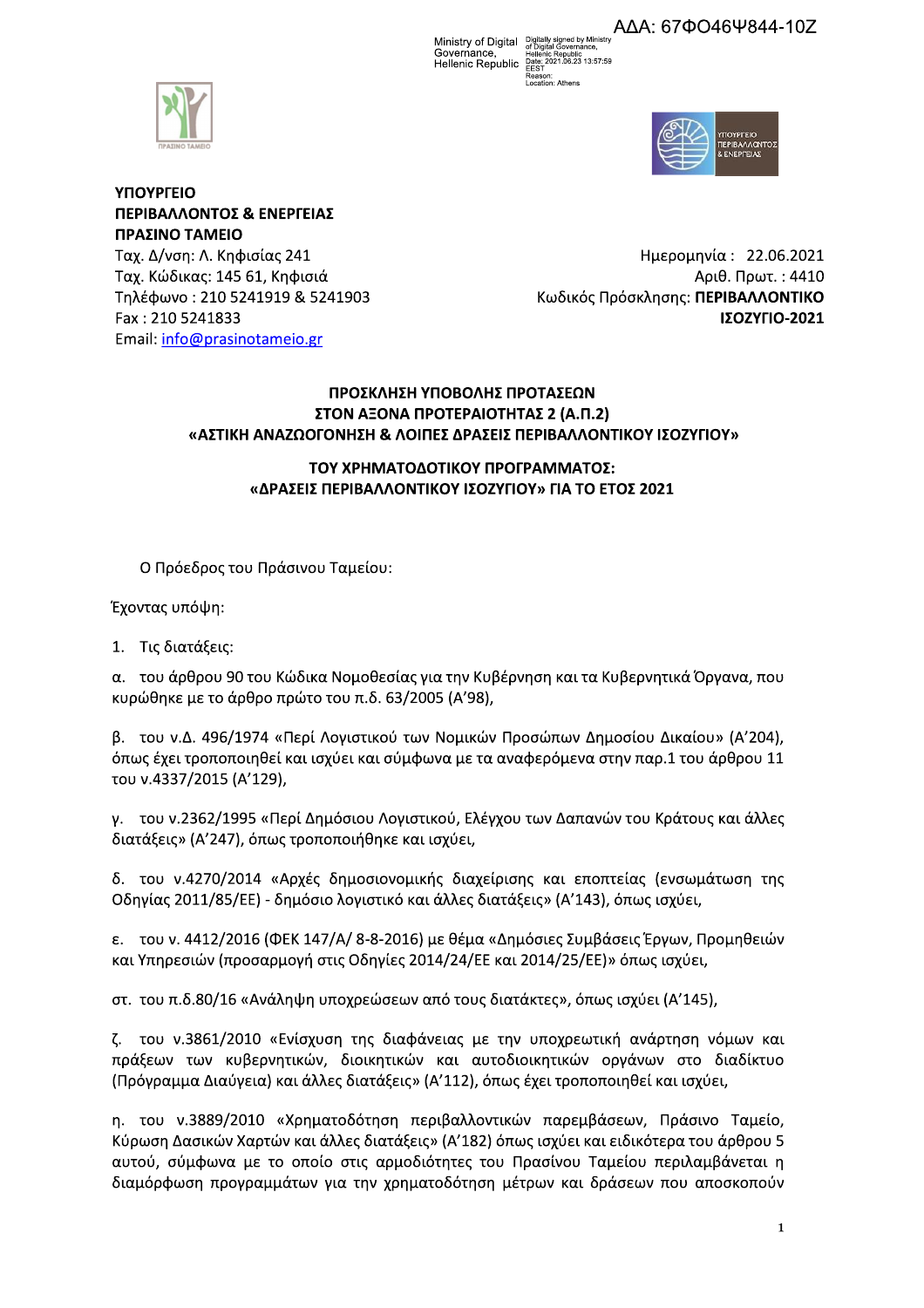στην προστασία, αναβάθμιση και αποκατάσταση του περιβάλλοντος στο πλαίσιο της περιβαλλοντικής πολιτικής,

θ. των άρθρων 39, 40 και 47 του N.4178/2013 «Αντιμετώπιση της Αυθαίρετης Δόμησης -Περιβαλλοντικό Ισοζύγιο και άλλες διατάξεις», (Α'174), σύμφωνα με τα οποία το Πράσινο Ταμείο χρηματοδοτεί δράσεις για την αποκατάσταση του περιβαλλοντικού ισοζυγίου,

ι. του ν.4495/2017 (Α'167) «Έλεγχος και προστασία του Δομημένου Περιβάλλοντος και άλλες διατάξεις», όπως ισχύει,

ια. του άρθρου 28 παρ. 33β του ν.4280/2014, όπου ορίζεται για το Πράσινο Ταμείο ότι «Τυχόν αδιάθετα υπόλοιπα του επιτρεπόμενου ποσοστού διάθεσης μεταφέρονται στην επόμενη χρήση και διατίθενται για τους ίδιους σκοπούς » (Α'159).

- 2. Του π.δ. 80/2019 «Διορισμός του Κυριάκου Μητσοτάκη του Κωνσταντίνου, Αρχηγού του Κόμματος της "Νέας Δημοκρατίας" (Ν.Δ.) ως Πρωθυπουργού» (ΦΕΚ Α' 118).
- 3. Του π.δ. 2/2021 «Διορισμός Υπουργών, Αναπληρωτών Υπουργών και Υφυπουργών» (ΦΕΚ  $A'2$ ).
- 4. Του π.δ. 84/2019 «Σύσταση και κατάργηση Γενικών Γραμματειών και Ειδικών Γραμματειών/Ενιαίων Διοικητικών Τομέων Υπουργείων» (ΦΕΚ Α' 123).
- 5. Την αριθμ. 2/21 Απόφαση «Ανάθεση αρμοδιοτήτων στον Υφυπουργό Περιβάλλοντος και Ενέργειας, Νικόλαο Ταγαρά» (ΦΕΚ 45 Β'/2021)
- 6. Την αριθμ. 35/21 Απόφαση «Ανάθεση αρμοδιοτήτων στον Υφυπουργό Περιβάλλοντος και Ενέργειας, Γεώργιο Αμυρά» (ΦΕΚ 178 Β'/2021)
- 7. Του π.δ. 26/2019 «Οργανισμός Λειτουργίας Πράσινου Ταμείου» (ΦΕΚ Α' 42).
- 8. i) την υπ' αριθμ. 14694/13-3-2011 Απόφαση Υπουργού Περιβάλλοντος, Ενέργειας και Κλιματικής Αλλαγής «Συγκρότηση του Διοικητικού Συμβουλίου του Πράσινου Ταμείου» (94/Υ.Ο.Δ.Δ./11-4-2011) όπως τροποποιήθηκε με τις Υπουργικές Αποφάσεις με αριθμό olk.49429/8-11-2011 «Τροποποίηση της 14694/31-3-2011 απόφασης Υπουργού Περιβάλλοντος, Ενέργειας και Κλιματικής Αλλαγής «Συγκρότηση του Διοικητικού Συμβουλίου του Πράσινου Ταμείου» (432/ΥΟΔΔ/12-12-2011) και με αριθμό 4643/26-1-2012 «Τροποποίηση της 14694/31-3-2011 απόφασης Υπουργού ΠΕΚΑ «Συγκρότηση του Διοικητικού Συμβουλίου του Πράσινου Ταμείου» (ΥΟΔΔ 94/11-4-2011), όπως ισχύει» (31/ΥΟΔΔ/27-1-2012).

ii) Τις διατάξεις του άρθρου δεύτερου «Τροποποίηση του Διοικητικού Συμβουλίου του Ν.Π.Δ.Δ. του Πράσινου Ταμείου» του Ν. 4156/2013 (ΦΕΚ 122/Α/31-05-2013).

iii) την υπ' αριθμ. 39335/01-07-2013 Υπουργική Απόφαση (311/Υ.Ο.Δ.Δ./02-07-2013) «Συγκρότηση του Διοικητικού Συμβουλίου του Πράσινου Ταμείου», όπως τροποποιήθηκε με τις Υπουργικές Αποφάσεις με αριθμό 49219/10-9-2013 (457/Υ.Ο.Δ.Δ./20-09-2013) με τίτλο «Τροποποίηση της υπ' αριθμ. 39335/01-07-2013 απόφασης του Υπουργού Περιβάλλοντος, Ενέργειας και Κλιματικής Αλλαγής «Συγκρότηση του Διοικητικού Συμβουλίου του Πράσινου Ταμείου» (ΥΟΔΔ 311)», με αριθμό οικ.26460/16-6-2015 με τίτλο «Τροποποίηση της υπ' αριθμ. 39335/01-07-2013 απόφασης του Υπουργού Περιβάλλοντος, Ενέργειας και Κλιματικής Αλλαγής «Συγκρότηση του Διοικητικού Συμβουλίου του Πράσινου Ταμείου (ΥΟΔΔ 311), όπως ισχύει» (446/Υ.Ο.Δ.Δ./22-6-2015) και με αριθμό 34810/10-8-2015 με τίτλο «Τροποποίηση της αριθ. 39335/01-07-2013 απόφασης του Υπουργού Περιβάλλοντος, Ενέργειας και Κλιματικής Αλλαγής «Συγκρότηση του Διοικητικού Συμβουλίου του Πράσινου Ταμείου (ΥΟΔΔ 311), όπως ισχύει» (586/Υ.Ο.Δ.Δ./17-08-2015).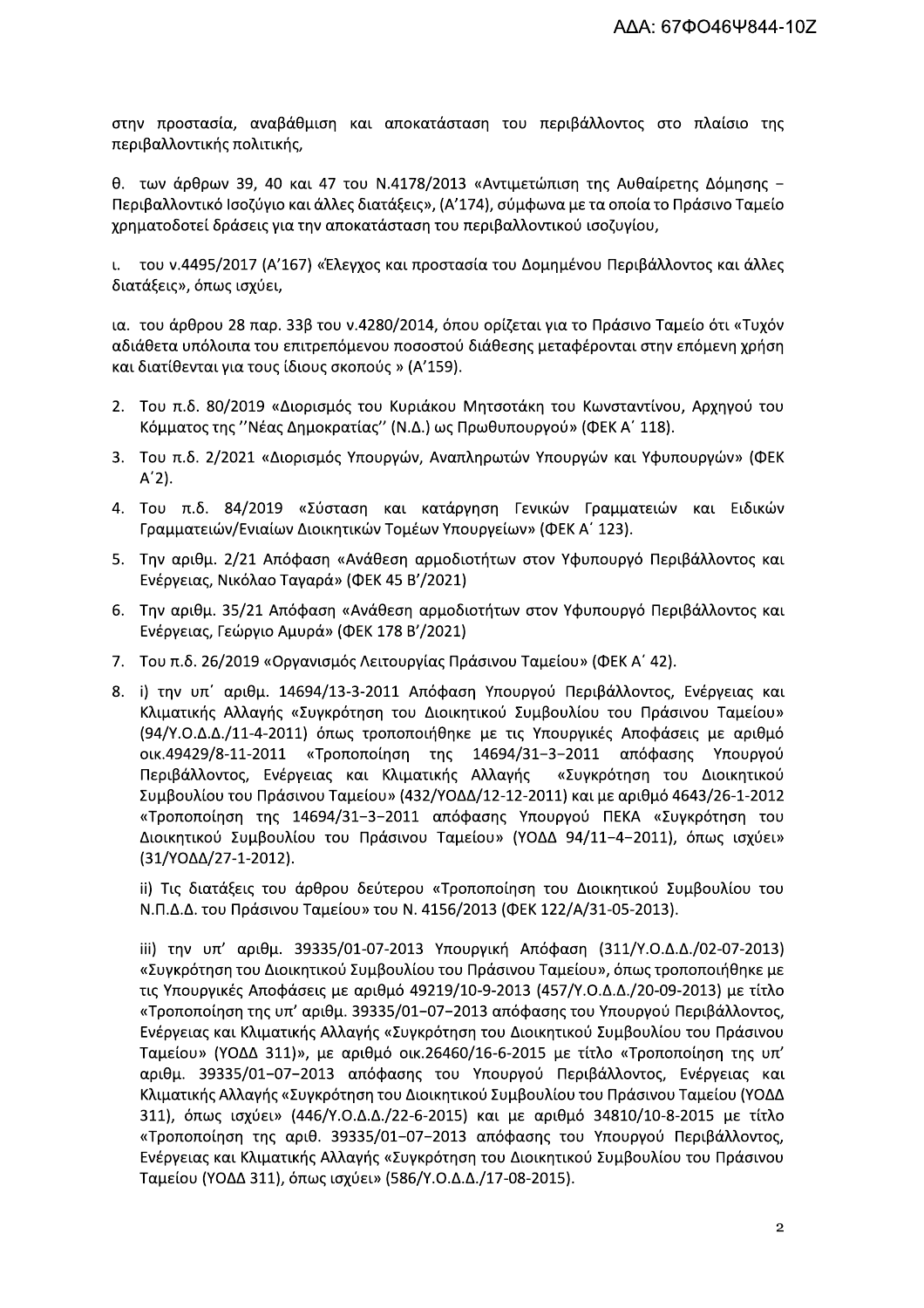iv) Την υπ' αριθμ. 49447/24-11-2015 Υπουργική Απόφαση (867/Υ.Ο.Δ.Δ./27-11-2015) με τίτλο «Τροποποίηση της υπ' αριθ. 39335/1-7-2013 απόφασης του Υπουργού Περιβάλλοντος, Ενέργειας και Κλιματικής Αλλαγής «Συγκρότηση του Διοικητικού Συμβουλίου του Πράσινου Ταμείου (ΥΟΔΔ 311) όπως ισχύει.».

ν) Την υπ' αριθμ. 43353/21-12-2015 Υπουργική Απόφαση (956/Υ.Ο.Δ.Δ./31-12-2015) με τίτλο «Τροποποίηση της αριθ. 39335/1-7-2013 απόφασης του Υπουργού Περιβάλλοντος Ενέργειας και Κλιματικής Αλλαγής «Συγκρότηση του Διοικητικού Συμβουλίου του Πράσινου Ταμείου (ΥΟΔΔ 311) όπως ισχύει.».

vi) Την υπ' αριθμ. 37538/21-9-2016 Υπουργική Απόφαση (505/Υ.Ο.Δ.Δ./27-09-2016) με τίτλο «Τροποποίηση της αριθ. 39335/1-7-2013 απόφασης του Υπουργού Περιβάλλοντος Ενέργειας και Κλιματικής Αλλαγής «Συγκρότηση του Διοικητικού Συμβουλίου του Πράσινου Ταμείου (ΥΟΔΔ 311) όπως ισχύει».

vii) Την υπ' αριθ. 6726/22.02.2017 Υπουργική Απόφαση (ΦΕΚ 88/ΥΟΔΔ/24.02.2017)) με τίτλο «Τροποποίηση της αριθ. 39335/1-7-2013 απόφασης του Υπουργού Περιβάλλοντος Ενέργειας και Κλιματικής Αλλαγής «Συγκρότηση του Διοικητικού Συμβουλίου του Πράσινου Ταμείου (ΥΟΔΔ 311) όπως ισχύει.».

viii) Την υπ' αριθ. 32604/21-07-2017 (ΦΕΚ 366/ τ. Υ.Ο.Δ.Δ./24-07-2017) απόφαση του Υπουργού και Αναπληρωτή Υπουργού Περιβάλλοντος και Ενέργειας «Συγκρότηση του Διοικητικού Συμβουλίου του Πράσινου Ταμείου».

ix) Την υπ' αριθ. 49028/30-11-2017 (ΦΕΚ 654/ τ. Υ.Ο.Δ.Δ./07-12-2017) απόφαση του Υπουργού και αναπληρωτή Υπουργού Περιβάλλοντος και Ενέργειας «Τροποποίηση της υπ' αριθ. 32604/21-07-2017 απόφασης του Υπουργού και Αναπληρωτή Υπουργού Περιβάλλοντος και Ενέργειας "Συγκρότηση του Διοικητικού Συμβουλίου του Πράσινου Ταμείου".

x) Την υπ' αριθμ. ΥΠΕΝ/ΔΔΥ/91785/10664 (ΦΕΚ 879/τ.Υ.Ο.Δ.Δ./23-10-2019) Απόφαση Υπουργού Περιβάλλοντος και Ενέργειας «Τροποποίηση της αριθμ. 32604/21-07-2017 απόφασης "Συγκρότηση του Διοικητικού Συμβουλίου του Πράσινου Ταμείου (ΥΟΔΔ 366) όπως ισχύει"» και τις Διορθώσεις Σφαλμάτων αυτής (ΦΕΚ 959/τ.Υ.Ο.Δ.Δ./14-11-2019).

xi) Την υπ' αριθ. ΥΠΕΝ/ΔΔΥ/46181/4639 Τροποποίηση της 32604/21-7-2017 απόφασης «Συγκρότηση του Διοικητικού Συμβουλίου του Π.Τ» (ΦΕΚ ΥΟΔΔ 366/24-7-2017) όπως ισχύει (ΦΕΚ ΥΟΔΔ 371/18-5-2020).

- 9. Την υπ' αριθ. ΥΠΕΝ/ΔΠΔΑ/124750/3519/28-12-2020 (ΑΔΑ: ΩΝΧ34653Π8-ΓΑΡ) Απόφαση Υπουργού Π.ΕΝ. με θέμα "Έγκριση του προϋπολογισμού οικονομικού έτους 2021 του Πράσινου Ταμείου"
- 10. Την υπ' αριθ. ΥΠΕΝ/ΔΠΔΑ/43783/832/6-5-2021 (ΑΔΑ: 6ΗΩΗ4653Π8-ΖΙ2) Απόφαση Υπουργού Π.ΕΝ. με θέμα: «Πρώτη Τροποποίηση Τακτικού Προϋπολογισμού του Πράσινου Ταμείου, οικονομικού έτους 2021».
- 11. Την υπ' αριθμ. 753/09-02-2021 (ΑΔΑ:ΩΘΘΞ46Ψ844-ΒΡΤ) Απόφαση του Υπουργού Περιβάλλοντος και Ενέργειας με την οποία εγκρίθηκε το Χρηματοδοτικό Πρόγραμμα του Πράσινου Ταμείου «ΔΡΑΣΕΙΣ ΠΕΡΙΒΑΛΛΟΝΤΙΚΟΥ ΙΣΟΖΥΓΙΟΥ» για το έτος 2021 και Η διάθεση πίστωσης ποσού 23.160.274,71€ για την υλοποίησή του.
- 12. Την υπ' αριθμ. 3229/07-05-2021 (ΑΔΑ: Ω1ΒΥ46Ψ844-ΝΤ3) Απόφαση του Υπουργού Περιβάλλοντος και Ενέργειας με την οποία εγκρίθηκε η Τροποποίηση της με αρ. πρωτ.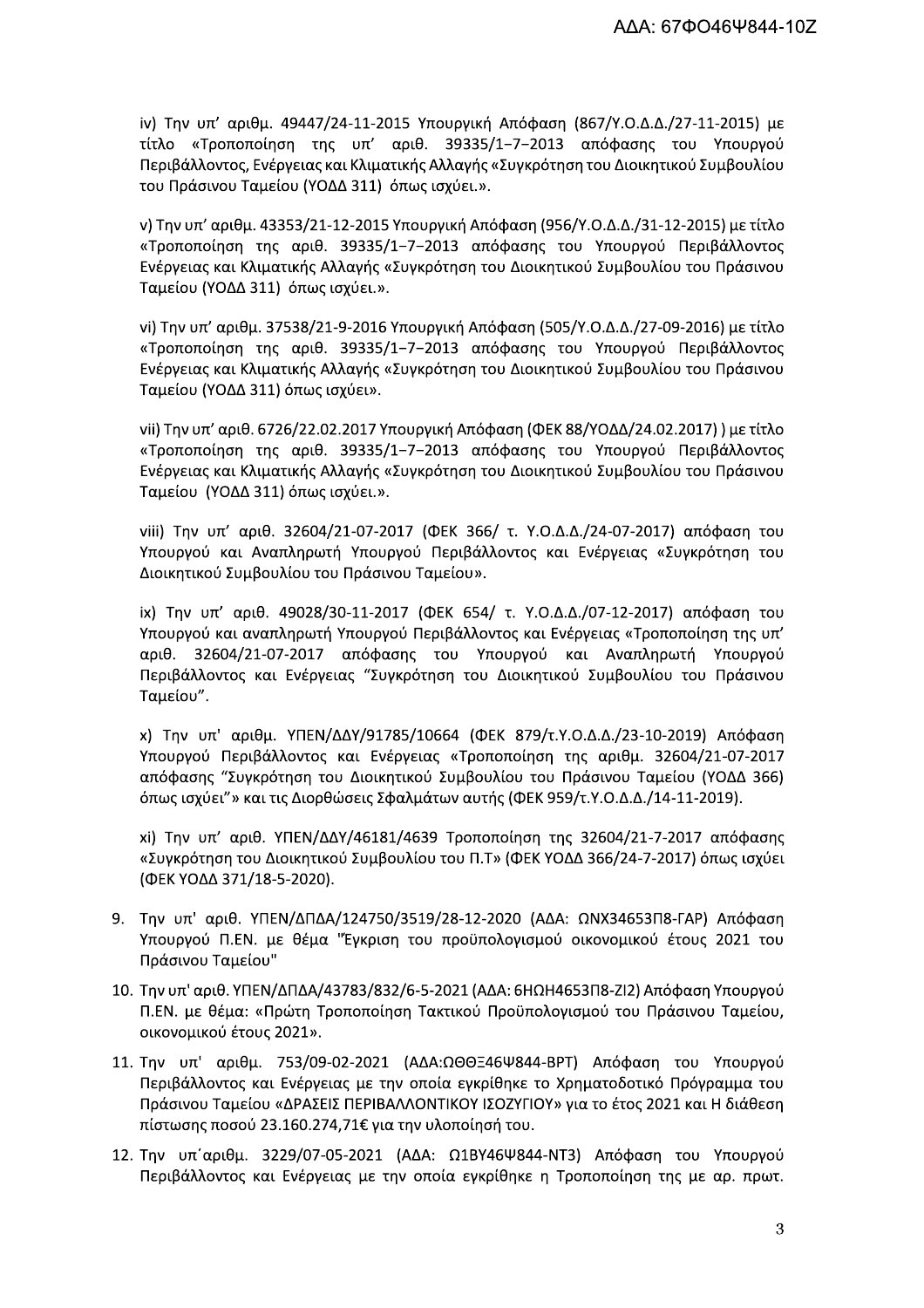753/09-02-2021 (ΑΔΑ: ΩΘΘΞ46Ψ844-ΒΡΤ) ΥΑ "Έγκριση Χρηματοδοτικού Προγράμματος του Πράσινου Ταμείου «ΔΡΑΣΕΙΣ ΠΕΡΙΒΑΛΛΟΝΤΙΚΟΥ ΙΣΟΖΥΓΙΟΥ» για το έτος 2021 και διάθεση πίστωσης ποσού 23.160.274,71€ για την υλοποίησή του" με διάθεση πίστωσης ποσού 22.160.274,71€ για την υλοποίησή του.

- 13. Τις υπ' αριθμ. 200.9.1/14-12-2020 (ΑΔΑ: 67ΙΘ46Ψ844-Λ1Μ) & 200.9.2/14-12-2020 (ΑΔΑ: ΩΘΧΛ46Ψ844-ΤΑΝ) Αποφάσεις του ΔΣ του Πράσινου Ταμείου «Παροχή εξουσιοδοτήσεων και μεταβίβαση αρμοδιοτήτων» & «Ανάθεση ειδικών αρμοδιοτήτων - εξουσιοδοτήσεων από τον Διευθυντή σε υπαλλήλους του Πράσινου Ταμείου» οι οποίες δημοσιεύτηκαν στο ΦΕΚ B'5655/23.12.2020.
- 14. Την υπ' αριθ. 200.1/14-12-2020 (ΑΔΑ: 6ΣΜΓ46Ψ844-ΥΜ3) Απόφαση του Διοικητικού Συμβουλίου του Πράσινου Ταμείου, σύμφωνα με την οποία εγκρίνεται ο Προϋπολογισμός οικονομικού έτους 2021 του Πράσινου Ταμείου.
- 15. Την υπ' αριθμ. 204.1/27-01-2021 (ΑΔΑ: 9ΞΥΕ46Ψ844-Β4Θ) Απόφαση του Διοικητικού Συμβουλίου του Πράσινου Ταμείου, με την οποία αποφασίστηκε η κατανομή των προβλεπόμενων εξόδων προϋπολογισμού του Πράσινου Ταμείου του έτους 2021 συνολικού ύψους 133.324.092,00 € σε Χρηματοδοτικά Προγράμματα και λειτουργικές δαπάνες.
- 16. Την υπ' αριθμ. 204.4/27-01-2021 (ΑΔΑ: ΨΣΟΟ46Ψ844-Χ2Ε) Απόφαση του Διοικητικού Συμβουλίου του Πράσινου Ταμείου, με την οποία αποφασίστηκε η έγκριση του Χρηματοδοτικού Προγράμματος το Πράσινου Ταμείου «ΔΡΑΣΕΙΣ ΠΕΡΙΒΑΛΛΟΝΤΙΚΟΥ ΙΣΟΖΥΓΙΟΥ» για το έτος 2021 και η διάθεση πίστωσης ποσού 23.160.274,71 € για την υλοποίησή του
- 17. Την υπ' αριθμ. 204.15/2021 Απόφαση Δ.Σ. του Πράσινου Ταμείου (ΑΔΑ: 6ΠΣΚ46Ψ844 ΛΟΧ) ΜΕ ΘΈΜΑ: «1η Τροποποίηση Τακτικού Προϋπολογισμού του Πράσινου Ταμείου, οικονομικού έτους 2021».
- 18. Την υπ' αριθμ. 211.3.3/2021 (ΑΔΑ: Ω2Γ546Ψ844-ΘΨΙ) Απόφαση του Διοικητικού Συμβουλίου του Πράσινου Ταμείου, με την οποία εγκρίθηκαν ο Οδηγός και η παρούσα Πρόσκληση στο πλαίσιο του Χρηματοδοτικού Προγράμματος: «Δράσεις Περιβαλλοντικού Ισοζυγίου» για το έτος 2021.
- 19. Τις υπ' αριθ. 200.9.1/20 (ΑΔΑ: 67ΙΘ46Ψ844-Λ1Μ) όπως τροποποιήθηκε με την 212.10/21 (3763) (ΑΔΑ: 978146Ψ844-ΝΒ6) και 200.9.2/20 (ΑΔΑ: ΩΘΧΛ46Ψ844-ΤΑΝ) Αποφάσεις του ΔΣ του Πράσινου Ταμείου για την Παροχή εξουσιοδοτήσεων και μεταβίβαση αρμοδιοτήτων και την Ανάθεση ειδικών αρμοδιοτήτων - εξουσιοδοτήσεων από τον Διευθυντή σε υπαλλήλους του Πράσινου Ταμείου. (ΦΕΚ 5655/Β'/23.12.2020 & 2435/Β'/07.06.2021).
- 20. Το γεγονός ότι στις αρμοδιότητες του Πράσινου Ταμείου περιλαμβάνεται η διαμόρφωση προγραμμάτων για τη χρηματοδότηση έργων, δράσεων και άλλων παρεμβάσεων που στοχεύουν στην περιβαλλοντική αναβάθμιση των πόλεων, επιτυγχάνοντας ταυτόχρονα οικονομικούς και κοινωνικούς στόχους.
- 21. Τα αναλυτικά πληθυσμιακά στοιχεία των Δήμων σύμφωνα με την τελευταία απογραφή του μόνιμου ή εναλλακτικά πραγματικού - de facto Πληθυσμού του Δήμου, βάσει της επίσημης απογραφής της ΕΛΣΤΑΤ του 2011 (ΦΕΚ 698/Β/2014, / (ΦΕΚ 699/Β/2014). http://www.statistics.gr/el/2011-census-pop-hous).
- 22. Το γεγονός ότι από τις διατάξεις της παρούσας προεκτιμάται ότι θα προκληθεί δαπάνη ποσού 57.000.000,00 € σε βάρος των προβλεπόμενων προς πίστωση από τους προϋπολογισμούς του οικονομικού έτους 2021 και 2022 του Πράσινου Ταμείου και ειδικότερα σε βάρος των KAE 2269 & 2279.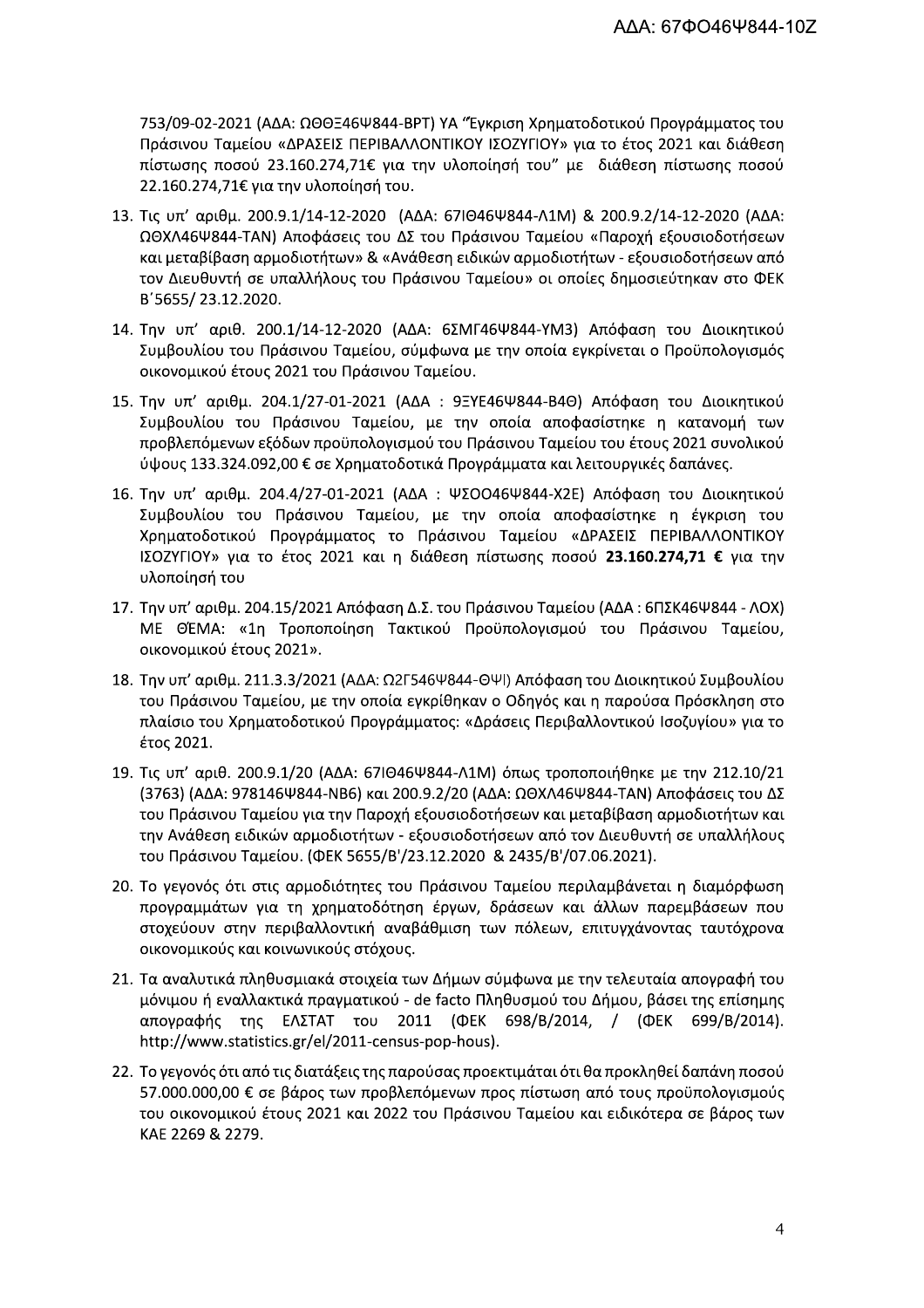### **KAAEI**

τους Δήμους της χώρας που έχουν πληθυσμό άνω των 20.000 κατοίκων καθώς και τους Συνδέσμους της αντίστοιχης χωρικής επικράτειας, να υποβάλλουν τις προτάσεις τους, σύμφωνα με τον Οδηγό Διαχείρισης Χρηματοδοτικού Προγράμματος: «ΔΡΑΣΕΙΣ ΠΕΡΙΒΑΛΛΟΝΤΙΚΟΥ ΙΣΟΖΥΓΙΟΥ» για τα έτη 2021-2022, Άξονας Προτεραιότητας (Α.Π. 2) «Αστική Αναζωογόνηση & Λοιπές δράσεις Περιβαλλοντικού Ισοζυγίου».

Η πρόσκληση είναι η πρώτη από τις από τις δύο προβλεπόμενες στο πλαίσιο του ολοκληρωμένου χρηματοδοτικού προγράμματος «Δράσεις Περιβαλλοντικού Ισοζυγίου» του άξονα προτεραιότητας «Αστική Αναζωογόνηση & Λοιπές δράσεις Περιβαλλοντικού Ισοζυγίου» για τα έτη 2021 - 2022.

Επισημαίνεται, ότι για κάθε δήμο υπάρχει ο περιορισμός της υποβολής έως δύο προτάσεων για τη χωρική του επικράτεια και στο ίδιο Μέτρο και οι δύο προτάσεις, είτε οι προτάσεις υποβληθούν από το δήμο είτε από αρμόδιο Σύνδεσμο, σύμφωνα με τα αναφερόμενα στον Οδηγό Διαχείρισης του Χρηματοδοτικού Προγράμματος. Ωστόσο είναι αποδεκτή η υποβολή μιας πρότασης από το δήμο και μιας (για τον ίδιο δήμο) από τον Σύνδεσμο. Στην περίπτωση υποβολής πρότασης από Σύνδεσμο δήμων το ανώτατο ποσό χρηματοδότησης από τα πληθυσμιακά στοιχεία του δήμου, στη χωρική επικράτεια του οποίου θα υλοποιηθεί το προτεινόμενο έργο

# 1. ΕΠΙΛΕΞΙΜΟΤΗΤΑ

Οι δράσεις οι οποίες θα χρηματοδοτηθούν καθορίζονται στο πλαίσιο των μέτρων του προγράμματος ως εξής:

# ΜΕΤΡΟ 1: Σύνθετες αστικές αναπλάσεις

Στο Μέτρο 1, ως επιλέξιμες δράσεις περιλαμβάνονται:

- Ολοκληρωμένα έργα αναπλάσεων κοινόχρηστων χώρων και χώρων πρασίνου ή  $1.1.$ δίκτυο αυτών
- $1.2.$ α. Αποκατάσταση /επανάχρηση δημόσιων κτιρίων χαρακτηρισμένων ως διατηρητέα, μνημεία ή έργα τέχνης.

β. Συνδυασμός των δράσεων 2.5 και 2.6 του Μέτρου 2

# ΜΕΤΡΟ 2: Παρεμβάσεις στον αστικό χώρο

Στο Μέτρο 2, ως επιλέξιμες δράσεις περιλαμβάνονται:

- $2.1.$ Αναδιαμόρφωση κοινόχρηστων χώρων, χώρων πρασίνου και υφιστάμενων δικτύων κοινόχρηστων χώρων πρασίνου, με έμφαση στη συμπλήρωση των φυτεύσεων.
- $2.2.$ Αναβάθμιση του αστικού εξοπλισμού κοινόχρηστων χώρων και χώρων πρασίνου. Η δράση αυτή μπορεί να αποτελεί τμήμα άλλων δράσεων.
- $2.3.$ Δημιουργία ή αναβάθμιση παιδικών χαρών.
- $2.4.$ Αισθητική, λειτουργική, περιβαλλοντική αναβάθμιση, διεύρυνση, ανακατασκευή, πεζοδρόμων ή και πεζοδρομίων και επιμέρους υποδομών τους ή και δημιουργία νέων πεζοδρομίων σε μέρη που δεν υπάρχουν και θεωρούνται απαραίτητα για την ασφαλή διέλευση των πεζών, για τη δημιουργία δικτύου κίνησης πεζών με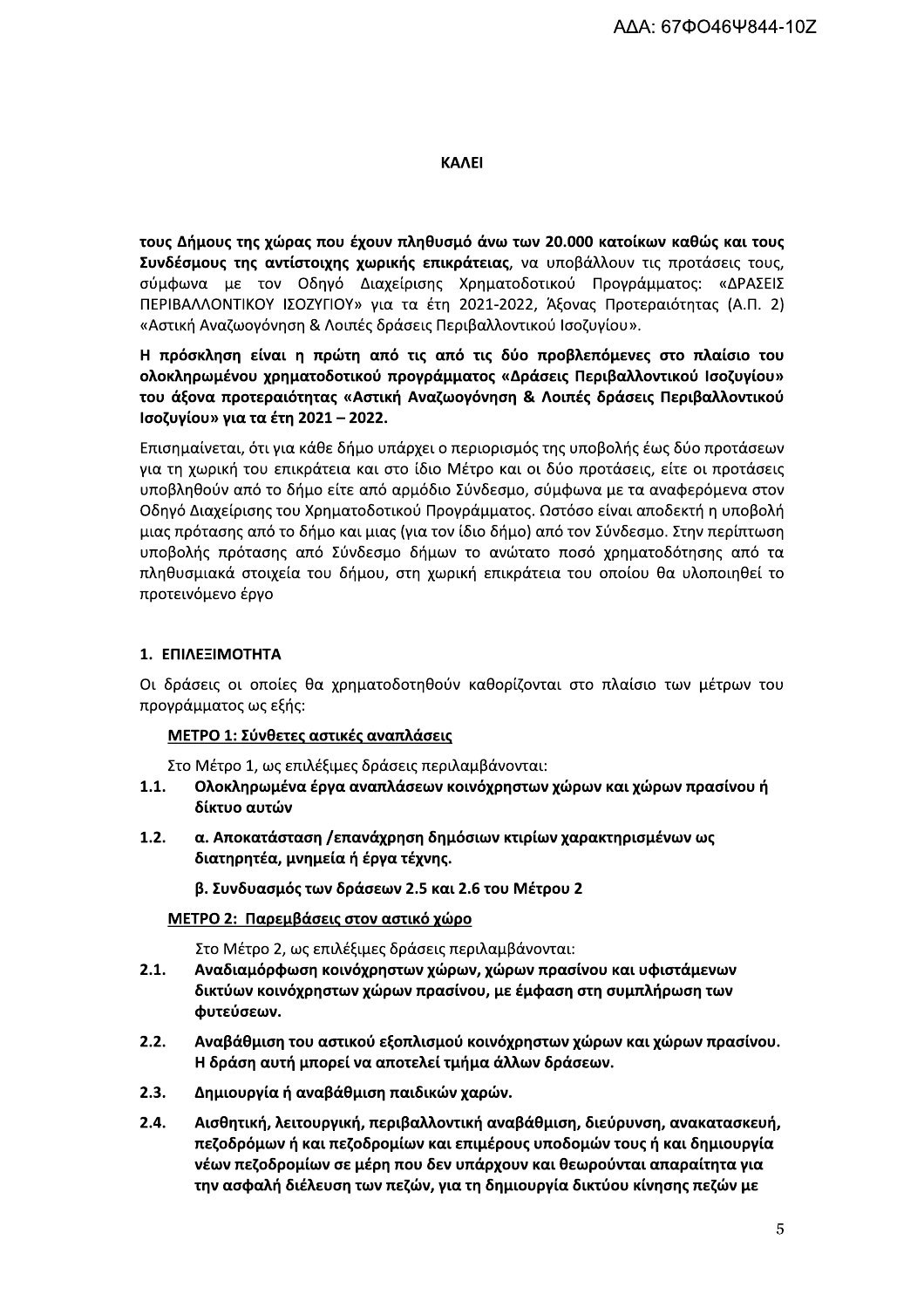πρόνοια και για εμποδιζόμενα άτομα, σε κάθε περίπτωση λαμβάνοντας υπόψη τις αρχές του βιοκλιματικού σχεδιασμού.

- $2.5.$ Ανακαίνιση και διαμόρφωση κτιρίων που βρίσκονται στην ιδιοκτησία Ο.Τ.Α./ Δικαιούχου ή έχουν εκμισθωθεί/παραχωρηθεί σε ΟΤΑ/ Δικαιούχο από φορείς που συγκαταλέγονται στους εν δυνάμει δικαιούχους του Πράσινου Ταμείου για χρονική διάρκεια τουλάχιστον 15 ετών, με στόχο την επανάχρησή τους για την κάλυψη αναγκών εγκατάστασης κοινωνικών, πολιτιστικών ή εν γένει αναπτυξιακών δραστηριοτήτων,
- $2.6.$ Αισθητική αναβάθμιση όψεων κτιρίων που βρίσκονται στην ιδιοκτησία Ο.Τ.Α./ Δικαιούχου ή έχουν εκμισθωθεί/παραχωρηθεί σε ΟΤΑ/Δικαιούχο από φορείς που συγκαταλέγονται στους εν δυνάμει δικαιούχους του Πράσινου Ταμείου για χρονική διάρκεια τουλάχιστον 15 ετών, σε αξιόλογα τουριστικά, κοινωνικά ή πολιτιστικά σημεία της πόλης ή του δήμου, όπως σε κεντρικές πλατείες, καθώς και κτιρίων κεντρικών αξόνων και παραλιακών μετώπων.
- $2.7.$ Διαμόρφωση θεσμοθετημένων χώρων στάθμευσης οχημάτων, υπαίθριων με βιοκλιματικά χαρακτηριστικά και υλικά καθώς και υπόγειων.
- $2.8.$ Αναβάθμιση αύλειων χώρων σχολείων, ενίσχυση της φύτευσης και της διαπερατότητας των εδαφών για τη δημιουργία χώρων πρασίνου στα σχολεία.

Στους δυνητικούς δικαιούχους παρέχεται επίσης η δυνατότητα υποβολής προς ένταξη ήδη συμβασιοποιημένων έργων ή έργων των οποίων έχει ολοκληρωθεί η διαδικασία δημοπράτησης και καλύπτουν τα κριτήρια της επιλεξιμότητας που αναφέρονται αναλυτικά στον Οδηγό Διαχείρισης του Χρηματοδοτικού Προγράμματος .«ΔΡΑΣΕΙΣ ΠΕΡΙΒΑΛΛΟΝΤΙΚΟΥ ΙΣΟΖΥΓΙΟΥ» για τα έτη 2021-2022. Προϋπόθεση είναι α) η υπογραφή της σύμβασης ή η ολοκλήρωση της διαδικασίας δημοπράτησης να έχει γίνει εντός του έτους 2020 β) να υπάρχει και να βεβαιώνεται η ομαλή εξέλιξή τους και γ) να μην αποτελούν αντικείμενο συμπληρωματικής σύμβασης.

Σε καμία περίπτωση το Πράσινο Ταμείο δεν χρηματοδοτεί έργο ή τμήμα έργου το οποίο έχει ήδη πληρωθεί πριν την απόφαση πριν την έκδοση σχετικής απόφασης για την ένταξή του σε Χ.Π. του Π.Τ..

#### 2. ΟΙΚΟΝΟΜΙΚΑ ΣΤΟΙΧΕΙΑ ΠΡΟΣΚΛΗΣΗΣ

Η συνολική δημόσια δαπάνη που διατίθεται με την παρούσα Πρόσκληση προεκτιμάται σε 57.000.000 € για τα έτη 2021-2022.

Κάθε Δήμος μπορεί να υποβάλλει έως δύο (2) προτάσεις στο ίδιο Μέτρο.

Σε κάθε περίπτωση, το σύνολο του αιτούμενου ποσού χρηματοδότησης από το Πράσινο Ταμείο, δεν θα πρέπει να υπερβαίνει το «ανώτατο ποσό χρηματοδότησης» όπως υπολογίζεται σε συνάρτηση με τα πληθυσμιακά χαρακτηριστικά του κάθε Δήμου (σύμφωνα με τους τύπους του εδαφίου 6 «ΥΨΟΣ ΧΡΗΜΑΤΟΔΟΤΗΣΗΣ» του Οδηγού Διαχείρισης του Χ.Π.«ΔΡΑΣΕΙΣ ΠΕΡΙΒΑΛΛΟΝΤΙΚΟΥ ΙΣΟΖΥΓΙΟΥ» για τα έτη 2021-2022). Σημειώνεται ότι το ανώτατο ποσό χρηματοδότησης για κάθε δήμο καταγράφεται και σε πίνακα στο Παράρτημα 3 του Οδηγού.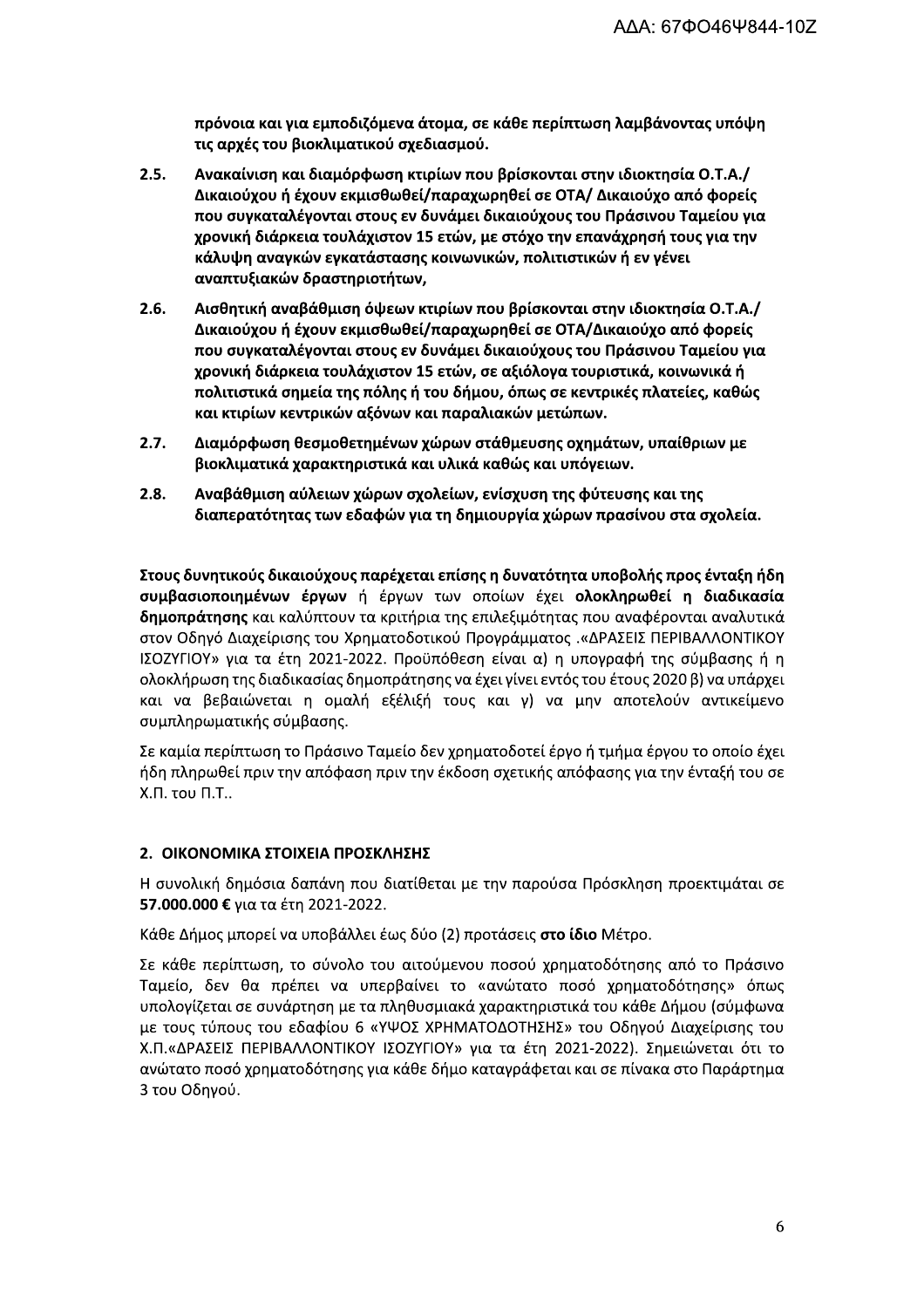### 3. ΟΔΗΓΙΕΣ ΥΠΟΒΟΛΗΣ ΑΙΤΗΣΕΩΝ

Αναπόσπαστο κομμάτι της παρούσας Πρόσκλησης αποτελεί ο Οδηγός Διαχείρισης του Χρηματοδοτικού Προγράμματος «ΔΡΑΣΕΙΣ ΠΕΡΙΒΑΛΛΟΝΤΙΚΟΥ ΙΣΟΖΥΓΙΟΥ» για τα έτη 2021-2022, Άξονας Προτεραιότητας (Α.Π.2) «ΑΣΤΙΚΗ ΑΝΑΖΩΟΓΟΝΗΣΗ & ΛΟΙΠΕΣ ΔΡΑΣΕΙΣ ΠΕΡΙΒΑΛΛΟΝΤΙΚΟΥ ΙΣΟΖΥΓΙΟΥ», όπου δίνονται αναλυτικές οδηγίες και παραδείγματα για την υποβολή προτάσεων.

Κάθε Δικαιούχος δύναται να υποβάλλει αίτημα χρηματοδότησης για ένταξη σε ένα μόνο από τα Μέτρα του προγράμματος.

Διευκρινίζεται ότι μία πρόταση μπορεί να περιλαμβάνει παρεμβάσεις σε περισσότερους του ενός χώρους. Εάν ένας Δικαιούχος υποβάλλει προτάσεις σε δύο διαφορετικά Μέτρα, ή περισσότερες από δύο προτάσεις στο ίδιο Μέτρο, οι αιτήσεις δεν θα εξετάζονται.

Το προβλεπόμενο «ανώτατο ποσό χρηματοδότησης ανά δικαιούχο» διαμορφώνεται ανάλογα με το πληθυσμιακό μέγεθος του Δήμου σε συνάρτηση με τα Μέτρα του Χρηματοδοτικού Προγράμματος.

Σε κάθε περίπτωση το συνολικό ύψος του «αιτούμενου ποσού χρηματοδότησης» δεν μπορεί να υπερβαίνει το προβλεπόμενο «ανώτατο ποσό χρηματοδότησης ανά δικαιούχο».

Η πρόσκληση θα παραμείνει ανοιχτή από την Τρίτη 23 Ιουνίου 2021 έως και την Παρασκευή 10 Δεκεμβρίου 2021, που είναι καταληκτική ημερομηνία υποβολής των προτάσεων. Η υποβολή των προτάσεων γίνεται αποκλειστικά και μόνο ηλεκτρονικά, από την ιστοσελίδα του Πράσινου Ταμείου (www.prasinotameio.gr).

Για την υποβολή, ο Δικαιούχος θα πρέπει αρχικά να εγγραφεί ως «χρήστης», εφόσον δεν είναι ήδη εγγεγραμμένος.

Κατά το χρονικό διάστημα υποβολής, ο Δικαιούχος θα μπορεί να συμπληρώνει σταδιακά την πρότασή του και να την αποθηκεύει προσωρινά μέχρι την οριστική υποβολή. Η οριστική υποβολή της γίνεται άπαξ και παίρνει αυτόματα Αριθμό Πρωτοκόλλου από το Πράσινο Ταμείο.

Μετά την «Οριστική Υποβολή» της πρότασης, είναι δυνατή η εκτύπωση της φόρμας με τον Αριθμό Πρωτοκόλλου και τα στοιχεία της αίτησης μέσω της ιστοσελίδας του Πράσινου Ταμείου.

#### 4. ΔΙΑΔΙΚΑΣΙΑ ΑΞΙΟΛΟΓΗΣΗΣ, ΕΠΙΛΟΓΗΣ ΚΑΙ ΕΝΤΑΞΗΣ

Οι υποβαλλόμενες προτάσεις εξετάζονται με άμεση αξιολόγηση, με σειρά προτεραιότητας εισερχομένου.

Κάθε πρόταση που υποβάλλεται, αξιολογείται άμεσα χωρίς να απαιτείται να παρέλθει η προθεσμία υποβολής της πρόσκλησης. Εφόσον πληρούν το σύνολο των κριτηρίων αξιολόγησης επί ποινή αποκλεισμού –όπως αναφέρεται στο επόμενο εδάφιο (5)– **τα έργα** εντάσσονται, βάσει του προϋπολογισμού τους.

Για το σκοπό αυτό προβλέπεται η έκδοση απόφασης του Δ.Σ. του Πράσινου Ταμείου ένταξης. Η απόφαση ένταξης του έργου εκδίδεται με βάση τον προϋπολογισμό του, λαμβάνοντας υπόψη το «ανώτατο ποσό χρηματοδότησης ανά δικαιούχο» όπως διαμορφώνεται ανά Μέτρο του Χ.Π. και σε συνάρτηση με τα πληθυσμιακά χαρακτηριστικά του κάθε Δήμου.

Κατά της απόφασης αυτής οι ενδιαφερόμενοι μπορούν ασκήσουν τις διοικητικές προσφυγές του άρθρου 24 του ν. 2690/1999.